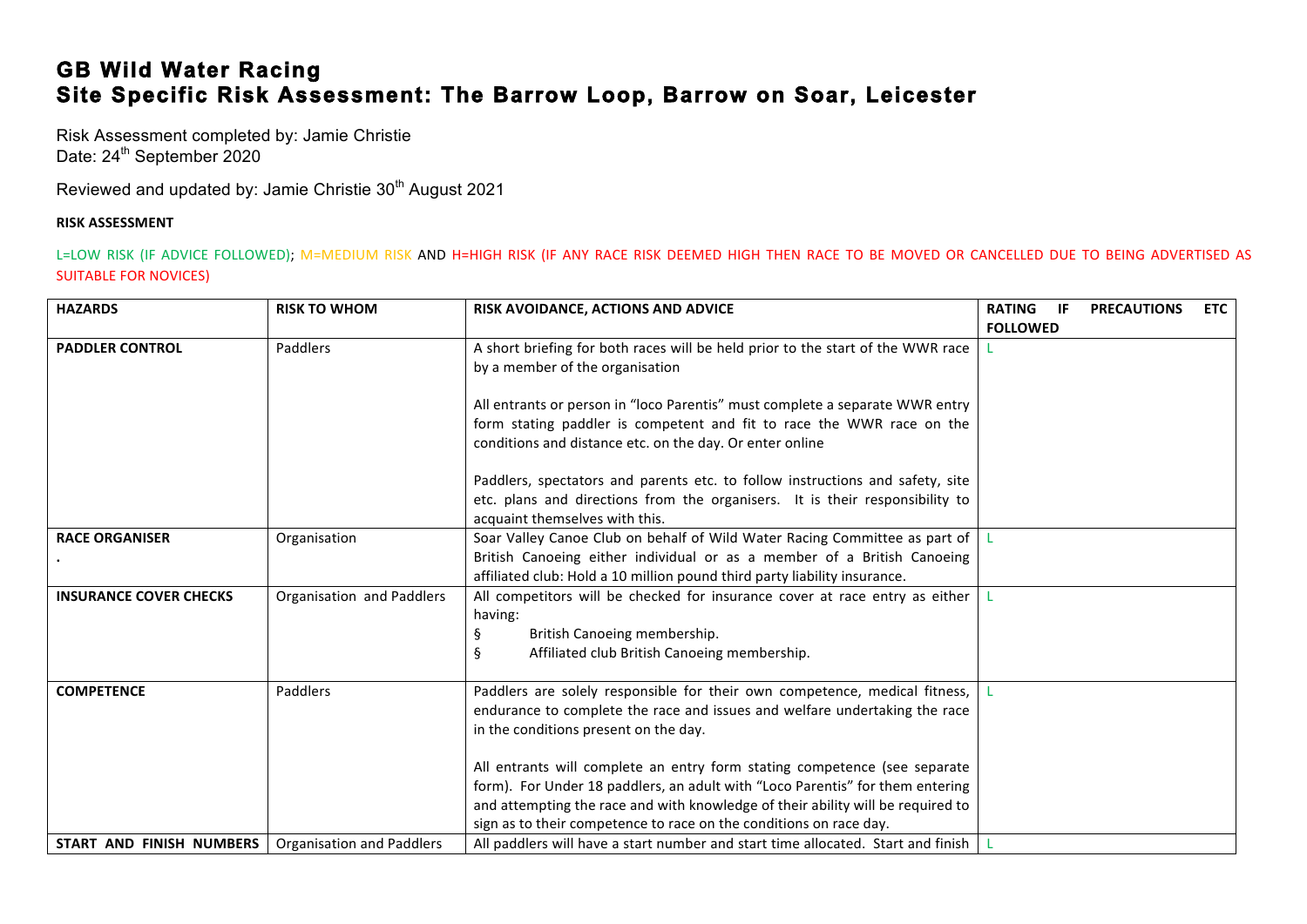| <b>MATCHING</b>                                                      |                                | numbers will be compared.<br>Paddlers will be briefed on ensuring they do not leave the race area without                                                                                                                                                                                                                                                                                                                                                                                                            |  |
|----------------------------------------------------------------------|--------------------------------|----------------------------------------------------------------------------------------------------------------------------------------------------------------------------------------------------------------------------------------------------------------------------------------------------------------------------------------------------------------------------------------------------------------------------------------------------------------------------------------------------------------------|--|
|                                                                      |                                | first reporting their withdrawal.<br>Contact details will be held on entry forms if needed.                                                                                                                                                                                                                                                                                                                                                                                                                          |  |
| <b>SITE SPECIFIC</b>                                                 |                                |                                                                                                                                                                                                                                                                                                                                                                                                                                                                                                                      |  |
| NON PADDLERS & MEMBERS<br>OF THE PUBLIC                              | <b>Both</b>                    | The location is popular and next to a campsite so there can be plenty of<br>people in the vicinity of the race. Paddlers should watch when they move<br>boats around, paddles etc. Also it is suggested no paddler under 16 should be<br>allowed to move around the centre for any reason e.g. taking canoes to river,<br>going to the toilets etc., on their own (nor be left on their own).                                                                                                                        |  |
| <b>PROTECTED</b><br><b>LAND</b><br><b>AND</b>                        | <b>Both</b>                    | Much of the race course has a public footpath along both banks of the course                                                                                                                                                                                                                                                                                                                                                                                                                                         |  |
| PRIVATELY OWNED LAND                                                 |                                | but there are also areas of private property which must be respected by all.                                                                                                                                                                                                                                                                                                                                                                                                                                         |  |
| <b>WATER GETTING IN AND OUT</b>                                      |                                |                                                                                                                                                                                                                                                                                                                                                                                                                                                                                                                      |  |
| <b>GETTING IN AND OUT</b>                                            | Paddlers and spectators        | All WWR paddlers and spectators or officials getting on the water MUST wear<br>a buoyancy aid.<br>Spray decks are highly recommended<br>It is recommended officials doing start and finish and parents, spectators etc.,<br>if on the bank and potentially prepared to intervene in a rescue wear a<br>buoyancy aid.                                                                                                                                                                                                 |  |
|                                                                      |                                | Paddlers to be careful getting in and out and request assistance if required.                                                                                                                                                                                                                                                                                                                                                                                                                                        |  |
| <b>MUDDY BANKS</b>                                                   | <b>Paddlers and Spectators</b> | The banks can be very slippery and the mud much deeper than you think,<br>ensure you get in and out on firm ground/banks                                                                                                                                                                                                                                                                                                                                                                                             |  |
| <b>RIVER CONDITIONS</b>                                              | Paddlers                       | River Soar is a natural river lined with trees and other hazards. The canal is<br>also part of the river. At low water these present little risk, however the river<br>can rise rapidly in wet weather and as the river rises the risk of becoming<br>entangled and entrapped in trees and other hazards increases, quickly. Any<br>specific hazards will be highlighted during the briefing. We often recommend<br>younger participants are escorted, we can sometimes help and provide<br>escorts down the course. |  |
| <b>CONDITIONS</b><br>E.G.<br>WIND, WEATHER ETC.,                     | <b>Paddlers and Spectators</b> | Review on day of race. Option includes course changes shorter or circular<br>nearer to the start or cancellation.                                                                                                                                                                                                                                                                                                                                                                                                    |  |
| <b>BOATS</b><br><b>MOORED</b><br><b>AND</b><br><b>CHAINS/ROPES</b>   | Paddlers                       | There are a few place where boats are moored with chains, ropes etc.,<br>between them or mooring them DO NOT cut over these you can get trapped<br>or pulled under                                                                                                                                                                                                                                                                                                                                                   |  |
| <b>RIVER TRAFFIC</b>                                                 | Paddlers                       | There may be some boat traffic on the canal section, there is little traffic on<br>the river. Competitors are reminded to treat all other user with respect.                                                                                                                                                                                                                                                                                                                                                         |  |
| <b>OVER</b><br><b>HANGING</b><br><b>TREES</b><br><b>BRANCHES ETC</b> | <b>Paddlers and Spectators</b> | In low water the risk is low and most trees and obstacles are above the water,<br>as the river rises the risk of becoming entangled and entrapped in trees and<br>other hazards increases, quickly. Any specific hazards will be highlighted                                                                                                                                                                                                                                                                         |  |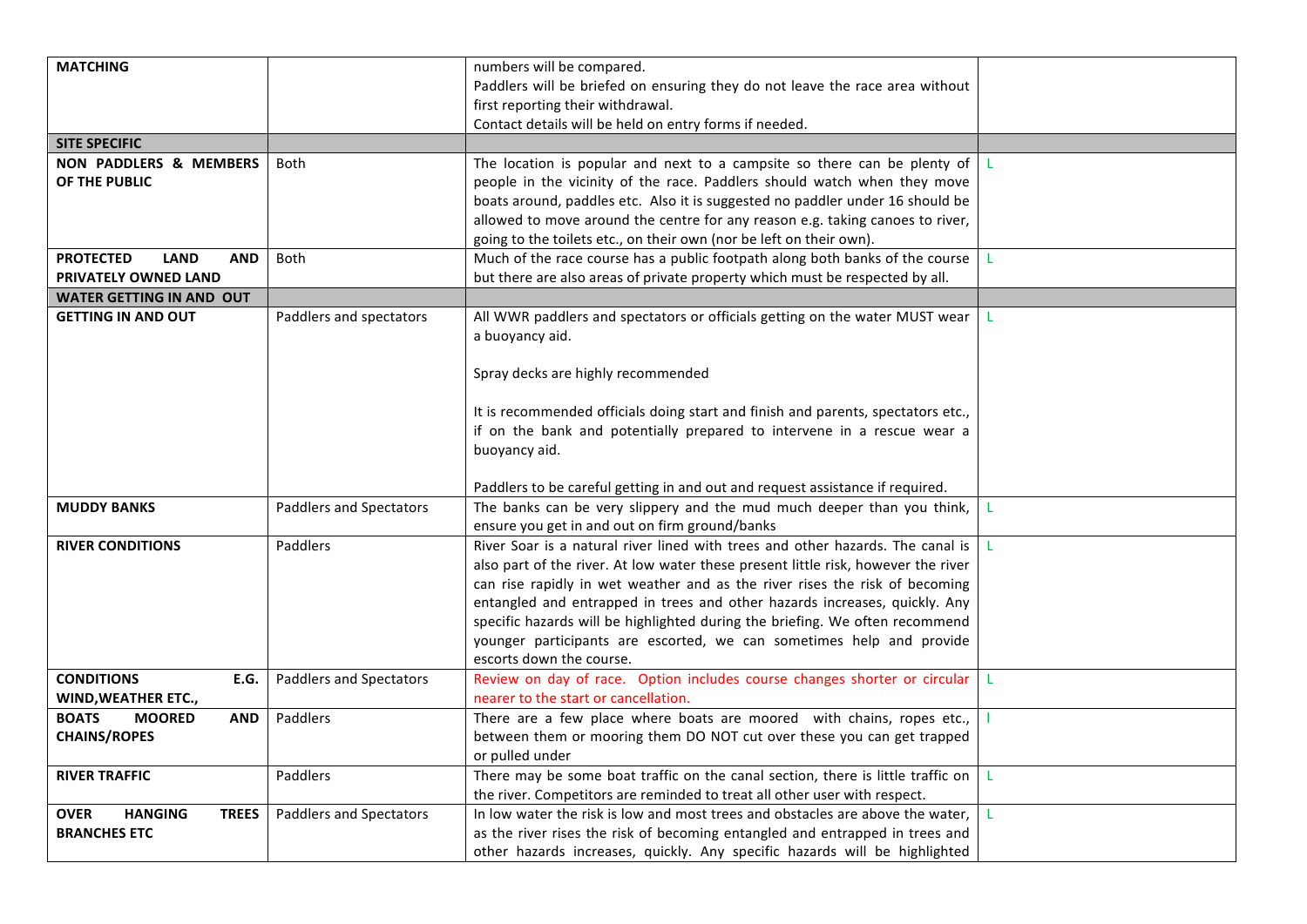|                                                                    |                         | during the briefing.                                                                                                                                                                                                                                                                                                                                                                                                                                                                                                                                                                                                                                                                                                                   |  |
|--------------------------------------------------------------------|-------------------------|----------------------------------------------------------------------------------------------------------------------------------------------------------------------------------------------------------------------------------------------------------------------------------------------------------------------------------------------------------------------------------------------------------------------------------------------------------------------------------------------------------------------------------------------------------------------------------------------------------------------------------------------------------------------------------------------------------------------------------------|--|
| <b>CAPSIZE</b>                                                     |                         |                                                                                                                                                                                                                                                                                                                                                                                                                                                                                                                                                                                                                                                                                                                                        |  |
| <b>CAPSIZE</b>                                                     | Paddlers                | IN ALL CASES THE PADDLER TAKES PRIORITY OVER SAVING BOAT AND/OR<br><b>EQUIPMENT</b><br>WWR code of conduct requires all paddlers to offer support to other<br>paddlers when requested or if they see someone in potential difficulty with<br>penalty of disqualification for life from competitive canoeing unless at<br>risk/danger themselves.                                                                                                                                                                                                                                                                                                                                                                                       |  |
|                                                                    |                         | The paddler should get to the bank as quickly as possible with their canoe and<br>paddle if they can. If they need help they MUST stop the next paddlers by<br>calling for help from them The water current may be strong and some<br>paddlers may have difficulty in swimming against this. The finished paddlers<br>must be alert to the paddlers on the race course and go to help immediately.<br>Experienced paddlers will be asked to stay on the water (if they agree) to<br>assist with safety in addition to the two finish paddlers on standby.<br>NB: If a boat is lost downstream then please let the race organisation know so<br>emergency service can be notified to prevent any unnecessary searches being<br>started. |  |
| <b>BOAT SPECIFIC</b>                                               |                         |                                                                                                                                                                                                                                                                                                                                                                                                                                                                                                                                                                                                                                                                                                                                        |  |
| <b>SAFETY</b><br><b>CLOTHING</b><br><b>AND</b><br><b>EQUIPMENT</b> |                         | CHECK YOUR KIT BEFORE YOU LEAVE HOME THOSE 40 YEAR OLD WOODEN<br>PADDLES MAY HAVE BEEN GOOD 40 YEARS AGO BUT ARE THEY NOW !!!!<br>Paddlers are required to ensure their safety clothing and equipment is in                                                                                                                                                                                                                                                                                                                                                                                                                                                                                                                            |  |
|                                                                    |                         | accordance with current safety regulations in WWR.                                                                                                                                                                                                                                                                                                                                                                                                                                                                                                                                                                                                                                                                                     |  |
| <b>CANOE FLOTATION</b>                                             | Paddlers                | All boat must comply with the current wwr safety rules                                                                                                                                                                                                                                                                                                                                                                                                                                                                                                                                                                                                                                                                                 |  |
| <b>HELMETS</b>                                                     | Paddler                 | The race encompasses a section of can and flat meandering river and<br>competitors are not required to wear helmets.                                                                                                                                                                                                                                                                                                                                                                                                                                                                                                                                                                                                                   |  |
| <b>ILL HEALTH INJURY</b>                                           |                         |                                                                                                                                                                                                                                                                                                                                                                                                                                                                                                                                                                                                                                                                                                                                        |  |
| <b>ILL HEALTH and or INJURY</b>                                    | Paddlers                | If you can pull to the side or safe bank area, or an area you can beach boat or<br>hold on safely to something if you can get out and rest on bank. Call for help in<br>any situation and report to the race organiser for first aid or treatment on site<br>or wider help. Contact to race first Aider.                                                                                                                                                                                                                                                                                                                                                                                                                               |  |
| HYPOTHERMIA/HEAT STROKE                                            | Paddlers and spectators | Paddlers can withdraw from race by attracting other paddlers' attention.<br>Wear clothing appropriate to conditions and that suits your own bodily<br>temperature control needs.                                                                                                                                                                                                                                                                                                                                                                                                                                                                                                                                                       |  |
| <b>WEILS DISEASE</b>                                               | Paddlers                | <b>WEIL'S DISEASE</b>                                                                                                                                                                                                                                                                                                                                                                                                                                                                                                                                                                                                                                                                                                                  |  |